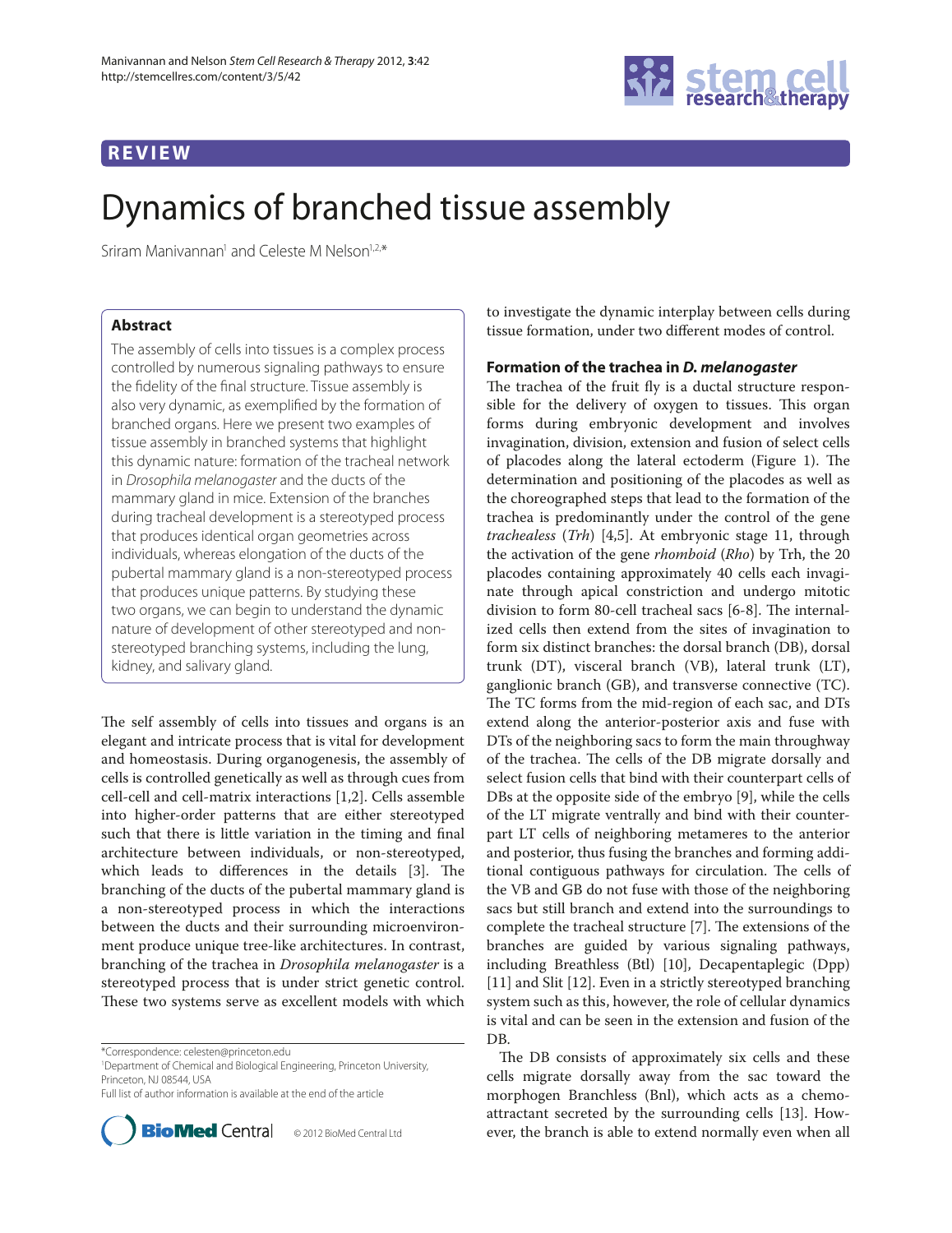

**Figure 1. Schematic of tracheal development. (a)** At embryonic stage 11, the placodes have invaginated and are ready to extend stereotypically. **(b)** At stage 12, the branches begin extension. **(c)** At stage 13, the branches have fully extended and begin to fuse. **(d)** By stage 16, the tracheal fusion is complete. Progenitor cells called tracheoblasts that become activated during metamorphosis remodeling are located in the spiracular branch (SB). **(e)** Schematic of typical tracheal branch development from embryonic stage 12 to stage 13 to stage 16, after the completion of tracheal branching and fusion and to the completion of metamorphosis remodeling. DB, dorsal branch; DT, dorsal trunk; GB, ganglionic branch; LT, lateral trunk; TC, transverse connective; VB, visceral branch.

but one of the cells is devoid of Btl, the receptor for Bnl [14]. The cell with functional Btl receptors acts as a leader and is able to guide the rest of the cells. In wild-type embryos, a leader cell emerges even when every cell expresses Btl. At this stage of development, the cells of the DB are nearly identical and there is no predetermined leader; however, there are small differences in the expression level of Btl. By exploiting these small differences, the cells with the highest expression levels of Btl jockey for the lead position in the newly forming branch, while simultaneously amplifying the difference in the activation of Btl among the population through Notch-mediated lateral inhibition [14-17]. The activation of Btl by Bnl induces the production of Delta, a ligand that binds to and activates Notch in the neighboring cells. Activated Notch inhibits signaling downstream of the Btl receptor and production of Delta within that cell. Over time, this results in one cell with substantially higher Btl activity than its neighbors  $[16,17]$ . The successful cell assumes the role of the leader at the tip of the branch while the other cells form the stalk. This establishes a hierarchy and the leader cell is able to efficiently move the branch up the Bnl gradient. As the dorsal branch extends, one of the cells of the branch comes in contact with a cell from the neighboring branch and binds to it, thus fusing the branches to form a contiguous airway [9]. Notch signaling again plays a similar role by aiding Bnl and Dpp and ordaining the fusion cell fate [16,18,19].

During metamorphosis, the trachea once again undergoes significant remodeling. Posterior tracheal branches are lost while anterior branches expand to cover that space and new cells replace most of the cells in the existing branches. Progenitor cells called tracheoblasts that have remained quiescent during embryonic and larval development begin to proliferate and travel along the TC and VB under the guidance of Btl and replace the old cells [20,21]. However, the DBs are replaced not by progenitor cells but by differentiated DB cells that reenter the cell cycle and proliferate to replace the existing branch [21].

## **Formation of the mammary ducts**

The mammary gland is a ductal structure responsible for production and secretion of milk in mammals. The ducts of the mammary gland are composed of a hollow lumen surrounded by a layer of luminal epithelial cells, which are themselves surrounded by a layer of myoepithelial cells that create the basement membrane that separates the epithelium from the stroma. During puberty in rodents, hormones from the ovary and the pituitary gland induce the formation of bulbous terminal end buds (TEBs) at the tips of the rudimentary epithelial ducts [22]. Extension and branching of the TEBs into the surrounding mesenchyme sculpt the highly branched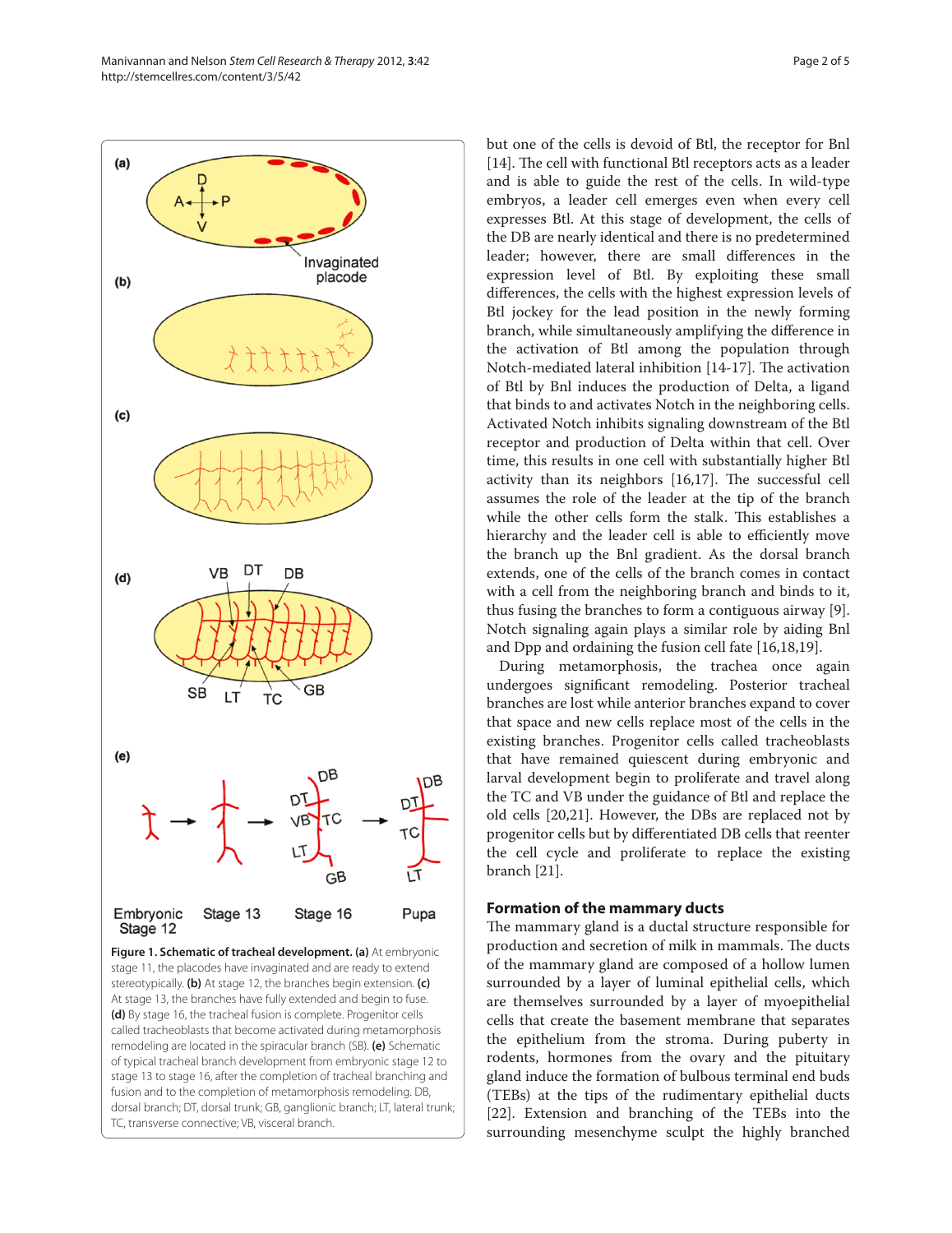

mature mammary epithelial tree. The TEB is composed of multiple layers of preluminal epithelial cells encased in an outer layer of pluripotent stem cells called cap cells (Figure 2)  $[23]$ . The cap cells and the preluminal epithelial cells are highly proliferative. The force generated from the rapid proliferation, along with the construction of basement membrane laterally and destruction of extracellular matrix at the front, is thought to propel the ducts forward at an average rate of 500 μm per day [24,25]. As the TEBs extend, the cap cells move laterally along the duct and differentiate into myoepithelial cells, while the preluminal epithelial cells give rise to luminal epithelial cells [26]. The structure of the TEB is maintained through E-cadherin- and P-cadherin-containing adherens junctions and netrin-1/neogenin interactions. Preluminal cells interact through E-cadherin, while the cap cells are connected by P-cadherin [27]. Local interactions between netrin-1, a neural guidance cue present on preluminal cells, and neogenin, a netrin receptor present on the cap cells, help maintain the proximity of the preluminal cells to the cap cells [25]. Loss of either netrin or neogenin results in the separation of the cap cell layer from the preluminal layer and destabilization of the TEB [25].

Estrogen and growth hormone initiate ductal elongation by activating the estrogen receptor ( $ER\alpha$ ) and the growth hormone receptor, respectively, in the stromal cells surrounding the epithelium  $[27-29]$ . The activation of growth hormone receptor enables TEB formation through the insulin-like growth factor pathway [30]. Estrogen signaling leads to the activation of progesterone receptors in the epithelium, which induces epithelial proliferation and ductal movement. Estrogen signaling also stimulates the stromal cells to activate matrix metalloproteinases (MMPs) through amphiregulin and

epidermal growth factor receptor [22]. Stromal cells activate several MMPs, including MMP3 and MMP14. MMP14 activates MMP2, which aids in ductal elongation by preventing apoptosis of the cells within the TEB. MMP2 and MMP3 also play a role in determining sites of lateral branching along the duct. High MMP2 prevents the initiation of lateral branches by stimulating the production of transforming growth factor (TGF)β, whereas MMP3 enables lateral branching by degrading the basement membrane and allowing the cells to extend through the fat pad [31].

Unlike tracheal branching, there is no evidence for a global chemoattractant that guides the TEBs through the fatpad [32]. The TEBs weave through the fatpad, extending lateral branches and bifurcating along the way, by integrating the global stimulatory cues with more local cues from neighboring cells, their environment and their own geometry [32]. Patterns of endogenous mechanical stresses arise along the ducts due to asymmetries in their geometry coupled with isometric contraction of the cells and their ability to transmit these forces to their neighbors through adherens junctions [33]. These mechanical stress patterns appear to regulate the sites at which branches initiate. Indeed, three-dimensional organotypic culture models revealed that branches initiate from sites of highest mechanical stress [32], and that cells in these regions of high mechanical stress adopt a more motile mesenchymal phenotype [34,35], increase signaling through focal adhesion kinase (FAK) [32], and increase production of MMPs to aid in degradation of surrounding matrix, all of which enable branch extension [36]. However, while high mechanical stress is necessary for branch initiation, it is not sufficient [32]. Branch initiation and extension are also controlled by the local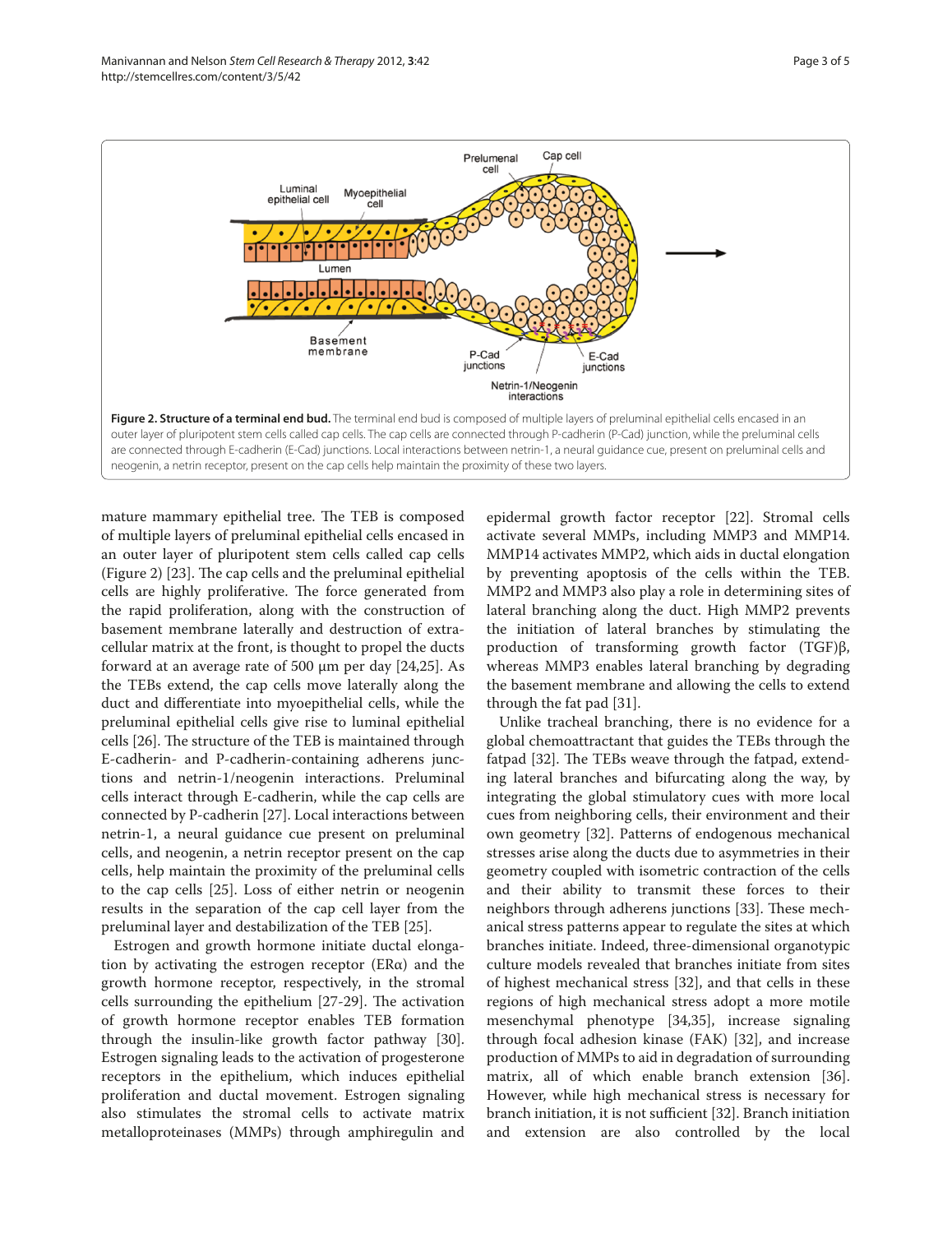concentration of morphogens such as TGF $\beta$  [37]. High con centrations of TGFβ prevent branching of the ducts, and autocrine secretion of this inhibitory morphogen by the epithelial cells is thought to prevent aberrant branching and maintain proper spacing between ducts [37,38]. By responding to these various stimulatory and inhibitory cues, the TEBs navigate through the stroma until they reach the limits of the fat pad, where they regress and form terminal ducts. However, the ducts still maintain a certain population of undifferentiated stem cells that are capable of self-renewal and repopulation of the entire mammary gland [39,40]. These undifferentiated cells are thought to aid in the remodeling of the mammary gland during and after pregnancy, where further ductal expansion and regression occur, respectively [40].

## **Conclusion**

Branching of the trachea and the mammary gland highlight the dynamic process of tissue formation. These two systems show how stem cells, progenitor cells and differentiated cells come together, and through a combination of global and local guidance cues specify the final architecture of the tissue. During puberty in mammals, the pluripotent cap cells combined with other cell types of the TEB and through the regulation of the microenvironment produce the unique pattern of the ductal tree. In the formation of *D. melanogaster* trachea, even though the final architecture is fixed, the cells of the invaginated tracheal placodes have a high degree of freedom to determine the leaders, the fusion cells and those that will remain quiescent during the various branch formations. In addition to normal development, the dynamics of stem cells also come into play during tumor formation. Cancer stem cells (CSCs) are specialized cells within tumors that are capable of selfrenewal and initiation of tumors [41]. CSCs have all the characteristics of normal stem cells and are even capable of generating non-malignant structures [42,43]. The origin of CSCs is still hotly debated. While the similarities between CSCs and normal stem cells might strongly suggest that CSCs arise through aberrant differentiation of normal stem cells, there is also evidence to suggest that CSCs might arise from progenitors or even through dedifferentiation of fully differentiated cells. Understanding the dynamics of cells during normal development will help in understanding CSCs and malignant development in general, as many of the processes involved in normal development are conserved in malignant development.

Thanks in large part to advances in technology, we are finally able to glimpse at the complexities of developmental processes. However, better *in vivo* imaging approaches are needed to fully answer most of the open questions, as it is near impossible to investigate dynamic

processes using still images. Advances in live imaging could help, for example, to study the formation and movement of the TEBs. Studies in culture have suggested that organization of the TEBs might involve cellular sorting to optimize the structure for invasion through the fatpad [44]; however, this has yet to be shown *in vivo*. Furthermore, the mechanism by which the TEB moves through the fatpad is still unclear [45]. In addition to imaging, advances in techniques to manipulate *in vivo* microenvironments might prove to be the most fruitful venture. The mechanics of the microenvironment integrate with molecular cues in the regulation of cell division, motility, branching, and stem cell differentiation [46]. Laser ablation studies in *D. melagonaster* have been used to show the involvement of tensile forces in tracheal branching [47-49]. At present, however, culture models still provide one of the best means of studying the effects of the mechanics of the microenvironment on these processes in a controlled and quantifiable manner. While they do suffer from drawbacks of artificiality, sophisticated three-dimensional culture models can aid to bridge the gap between the plastic world and the *in vivo* world, and could play an important role in studying the interplay between multiple cell types during development [50,51]. A better appreciation of the dynamic nature of tissue assembly will have a great impact on the study of normal and malignant development and may also will help advance the field of tissue engineering.

This article is part of a thematic series on Physical influences on stem cells edited by Gordana Vunjak-Novakovic. Other articles in the series can be found online at http://stemcellres.com/series/physical

#### **Abbreviations**

BNL, Branchless; BTL, Breathless; CSC, cancer stem cell; DB, dorsal branch; DPP, Decapentaplegic; DT, dorsal trunk; GB, ganglionic branch; LT, lateral trunk; MMP, matrix metalloproteinase; TC, transverse connective; TEB, terminal end bud; TGF, transforming growth factor; Trh, Trachealess; VB, visceral branch.

#### **Competing interests**

The authors declare that they have no competing interests.

#### **Acknowledgements**

Work from the authors' lab was supported in part by the NIH (CA128660, GM083997, and HL110335), Susan G Komen for the Cure, the David and Lucile Packard Foundation, and the Alfred P Sloan Foundation. CMN holds a Career Award at the Scientific Interface from the Burroughs Wellcome Fund.

#### **Author details**

1 Department of Chemical and Biological Engineering, Princeton University, Princeton, NJ 08544, USA. <sup>2</sup>Department of Molecular Biology, Princeton University, Princeton, NJ 08544, USA.

#### Published: 31 October 2012

#### **References**

- 1. Davies JA: Self-organization as a tool in mammalian tissue engineering. In Advances in Regenerative Medicine. Edited by Wislet-Gendebien S. In Tech; 2011:261-274.
- 2. Whitesides GM, Grzybowski B: Self-assembly at all scales. Science 2002, 295:2418-2421.